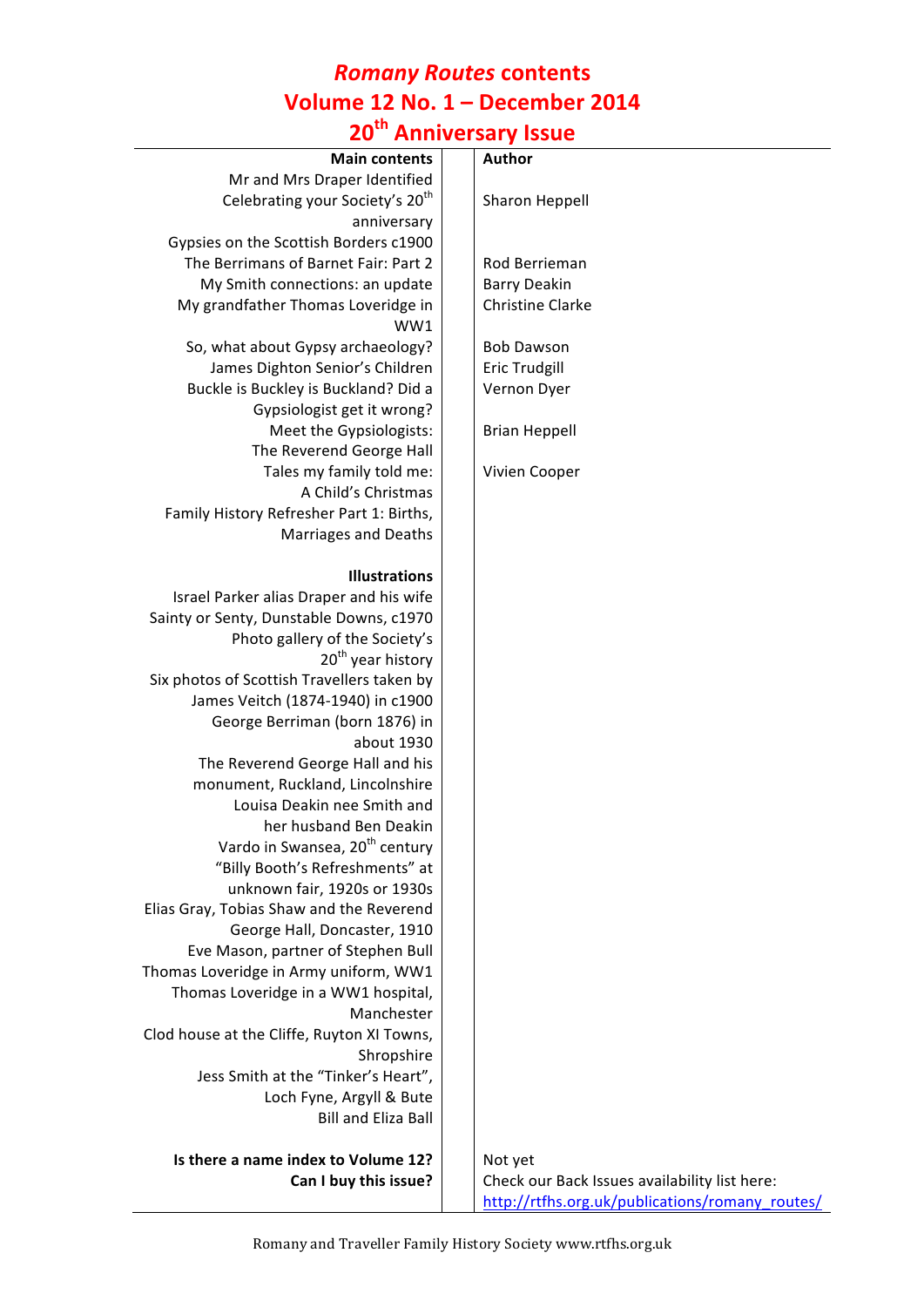# *Romany Routes* **contents**

## **Volume 12 No. 2 – March 2015**

| <b>Main contents</b>                                   | Author                                          |
|--------------------------------------------------------|-------------------------------------------------|
| Joseph Orchard's Children                              | <b>Eric Trudgill</b>                            |
| Build a family tree with one newspaper                 |                                                 |
| report                                                 |                                                 |
| Getting a hawker's licence in 1826                     |                                                 |
| Epilogue: William Ayres and Fanny Horton               | <b>Tony Dixon</b>                               |
| Hidden Lives: West Country Stanleys                    | Anne Ford                                       |
| The brothers Dolloway in WW1                           | Mark Hathaway                                   |
| Priscilla Penfold: caught on camera through            | Maddy Duke                                      |
| a brush with the law                                   |                                                 |
| A chance discovery: the grave of                       | <b>Christine Saunders</b>                       |
| <b>Timothy Buckland</b>                                |                                                 |
| Herefordshire's Gypsy singers                          | <b>Bob Dawson</b>                               |
| Boshamengro (III): Billy Harris and his                | Philip Heath-Coleman                            |
| grandson Alger - Part 1                                |                                                 |
| Well, it was almost a Googlewack: the                  | Kevin Welch                                     |
| family of Siberetta Welch                              |                                                 |
| Meet the Gypsiologists:                                | <b>Brian Heppell</b>                            |
| <b>Francis Hindes Groome</b>                           |                                                 |
| Tales my family told me:                               | Vivien Cooper                                   |
| Barriers to understanding                              |                                                 |
| Family History Refresher Part 2:                       |                                                 |
| Census returns                                         |                                                 |
| From parish registers                                  |                                                 |
| From the pages of the Journal of the Gypsy             |                                                 |
| Lore Society                                           |                                                 |
|                                                        |                                                 |
| <b>Illustrations</b>                                   |                                                 |
| Rodney 'Gipsy Smith' with son Albany                   |                                                 |
| Remembering with pride:                                |                                                 |
| The Cenotaph, 2014                                     |                                                 |
| Francis Hindes Groome: 2 photos                        |                                                 |
| Esmeralda Lock: illustration from 1871                 |                                                 |
| Early 20 <sup>th</sup> century traction engines marked |                                                 |
| with the name "Pharo"?                                 |                                                 |
| William Dalloway (1874-1920) outside the               |                                                 |
| Eagle and Child pub, Oxford, c1910                     |                                                 |
| Gravestone of Timothy Buckland, died                   |                                                 |
| 1890, Swindon, Wiltshire                               |                                                 |
| <b>Harriet Jones</b>                                   |                                                 |
| <b>Vanslow Cooper</b>                                  |                                                 |
| Walter Clow, Woodbridge, Suffolk                       |                                                 |
| Gravestone of Leonard Loveridge Parker,                |                                                 |
| died 1962, Stewkley, Buckinghamshire                   |                                                 |
| Is there a name index to Volume 12?                    | Not yet                                         |
| Can I buy this issue?                                  | Check our Back Issues availability list here:   |
|                                                        | http://rtfhs.org.uk/publications/romany_routes/ |
|                                                        |                                                 |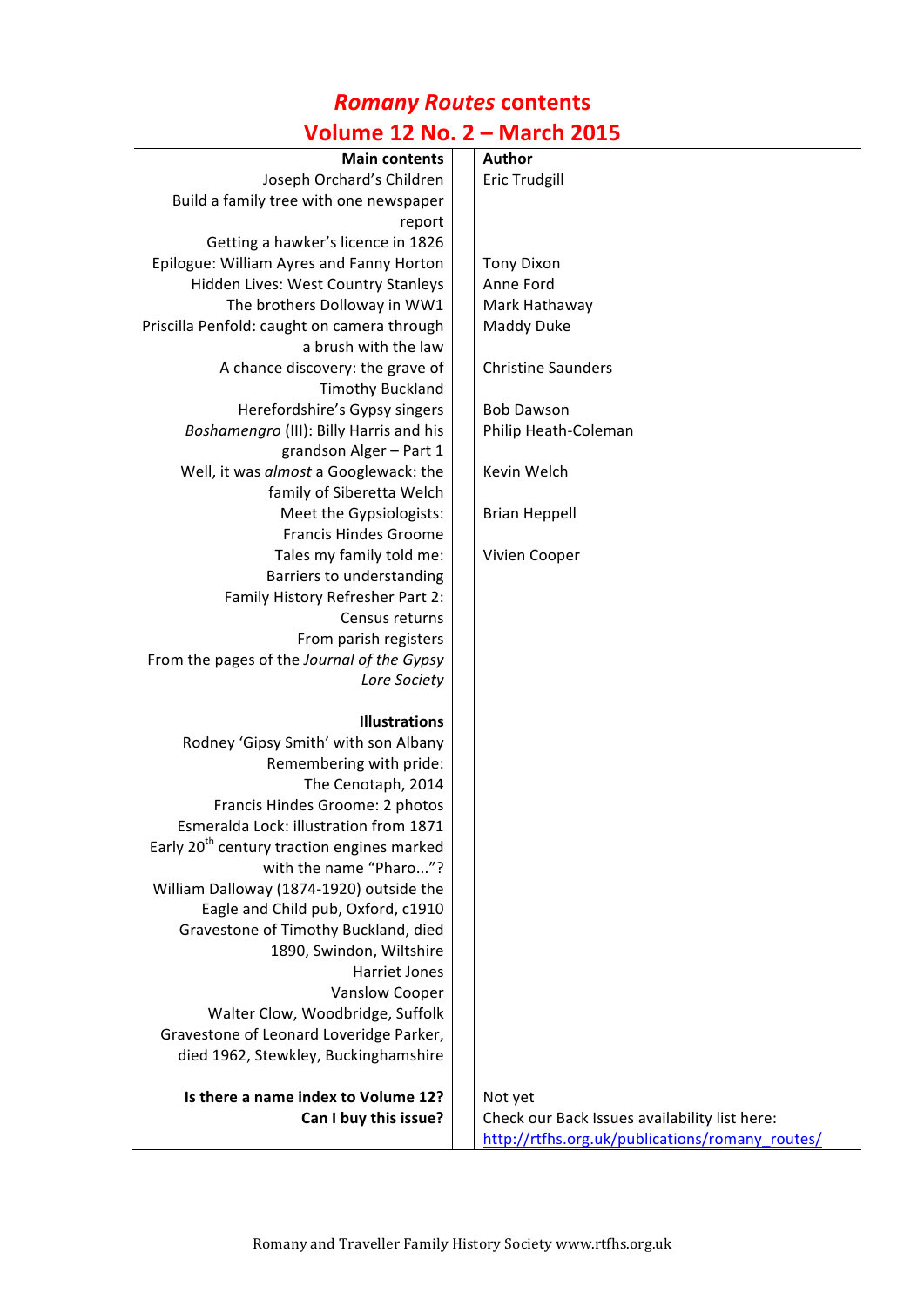## *Romany Routes* **contents**

### **Volume 12 No. 3 – June 2015**

| <b>Main contents</b>                                                           | <b>Author</b>                                   |
|--------------------------------------------------------------------------------|-------------------------------------------------|
| Looking for Lovells? New RTFHS Family                                          |                                                 |
| Tree books                                                                     |                                                 |
| James Williams' Children                                                       | <b>Eric Trudgill</b>                            |
| A fresh look at old Ted Buckland                                               | <b>Christine Saunders</b>                       |
| Meet the Gypsiologists: Dora Yates                                             | <b>Brian Heppell</b>                            |
| <b>Brandy and Peppermint:</b>                                                  | Anne Ford                                       |
| the Scarrott family                                                            |                                                 |
| Walter Doe: Royal Navy boy signaller of                                        | <b>Terry Doe</b>                                |
| World War I                                                                    |                                                 |
| What's in a name? Romany Gardens                                               | <b>Dianne Sutton</b>                            |
| Orchards and Crockers: and still going                                         | Ian Orchard                                     |
| strong aged 105                                                                |                                                 |
| <b>Gypsy Plants</b>                                                            | <b>Bob Dawson</b>                               |
| Family History Refresher Part 3:                                               |                                                 |
| Parish registers                                                               |                                                 |
| Boshamengro (III): Billy Harris and his                                        | Philip Heath-Coleman                            |
| grandson Alger - Part 2                                                        |                                                 |
| From the pages of the Journal of the Gypsy                                     |                                                 |
| Lore Society                                                                   |                                                 |
| Henry Smith: amusement caterer                                                 | Stephen Smith                                   |
| <b>Illustrations</b>                                                           |                                                 |
| Sam Smith                                                                      |                                                 |
|                                                                                |                                                 |
| Gravestone of Judith Pearce, reputedly                                         |                                                 |
| murdered in 1820 by Edward Buckland<br>RTFHS President Bob Dawson aged 14 with |                                                 |
|                                                                                |                                                 |
| Dora Yates in Liverpool<br>Photo for identification: 'Uncle Lon',              |                                                 |
| Hounslow                                                                       |                                                 |
| Photo for identification: 'G. Noble, Palmist'                                  |                                                 |
| with vardo                                                                     |                                                 |
| Walter Doe in the 1930s                                                        |                                                 |
| Gypsy encampment in unknown location                                           |                                                 |
| near pub called the Duke of Wellington                                         |                                                 |
| Thomas Orchard playing banjo                                                   |                                                 |
| Britannia Crocker (nee Orchard), Sophie                                        |                                                 |
| Crocker and Harriet Orchard (nee Penfold)                                      |                                                 |
| Cissie James, flower seller, c1915                                             |                                                 |
| Vanslow, Keith, Frances & Vivien Cooper                                        |                                                 |
| Gravestone of Keomi Gray,                                                      |                                                 |
| Gorleston Cemetery, Norfolk                                                    |                                                 |
| Alger Harris, Three Horseshoes,                                                |                                                 |
| Charsfield, Suffolk                                                            |                                                 |
| Wedding of Alger Harris, 1915                                                  |                                                 |
| Edward Smith (1868-1925) with his traction                                     |                                                 |
| engine, "Teddy Bear"                                                           |                                                 |
| Is there a name index to Volume 12?                                            | Not yet                                         |
| Can I buy this issue?                                                          | Check our Back Issues availability list here:   |
|                                                                                | http://rtfhs.org.uk/publications/romany_routes/ |
|                                                                                |                                                 |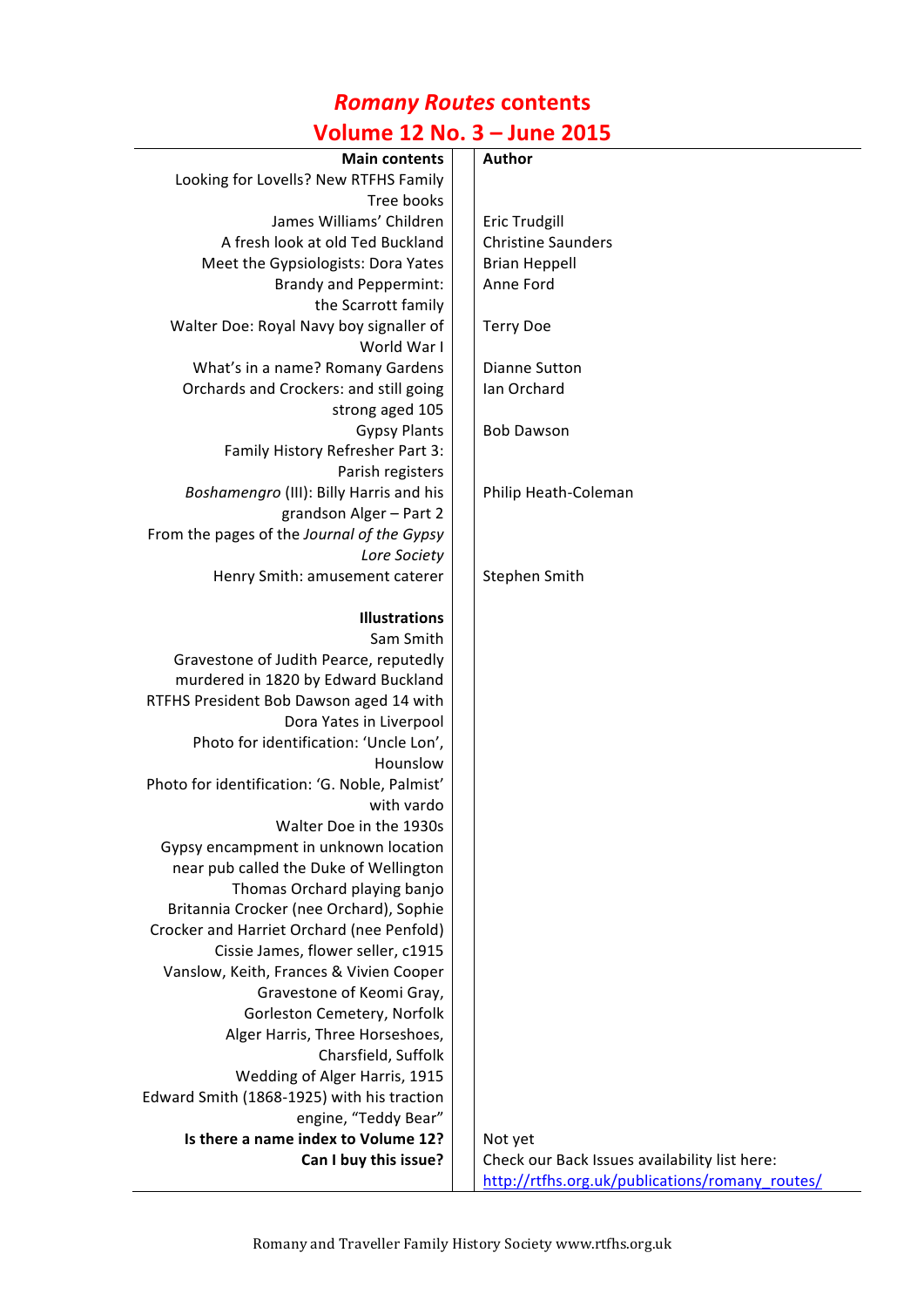#### *Romany Routes* **contents Volume 12 No. 4 - September 2015**

| <b>VUILITE 12 IVU. 4</b><br><b>Septemper COTS</b> |  |                                                 |
|---------------------------------------------------|--|-------------------------------------------------|
| <b>Main contents</b>                              |  | Author                                          |
| Trinity Boswell's Children                        |  | <b>Eric Trudgill</b>                            |
| RTFHS Society Day 2015: a gallery                 |  |                                                 |
| My Santos Fairground ancestors                    |  | <b>Fiona Hedges</b>                             |
| Meet the Gypsiologists:                           |  | <b>Brian Heppell</b>                            |
| the photographer Fred Shaw                        |  |                                                 |
| Defiance                                          |  | Anne Ford                                       |
| Henry Ayres: killed in action in WW1              |  | Alan McGowan                                    |
| <b>WDYTYA: news from Birmingham</b>               |  | Dianne Sutton                                   |
| Married in St Helier's gaol: the curious tale     |  | John Russell                                    |
| of John Small and Jane Cooper                     |  |                                                 |
| Tales my family told me: Geranium Lucy            |  | Vivien Cooper                                   |
| From certificates                                 |  |                                                 |
| Nancy Millis: the Wren who served at              |  | <b>Diane Patching</b>                           |
| <b>Bletchley Park</b>                             |  |                                                 |
| The Millis family of Sussex: notes on a           |  | Janet Keet-Black                                |
| lesser-known Traveller surname                    |  |                                                 |
| Family History Refresher                          |  |                                                 |
|                                                   |  |                                                 |
| Part 4: Newspapers                                |  |                                                 |
| From the pages of the Journal of the Gypsy        |  |                                                 |
| Lore Society                                      |  |                                                 |
| Chairman's Report 2013-2014                       |  | Steve Wright                                    |
| Donald and Sophia: a mystery solved               |  |                                                 |
| Treasurer's Report 2013-2014                      |  | <b>Dianne Sutton</b>                            |
| Charles Lee: the death of a showman               |  | John Pateman                                    |
|                                                   |  |                                                 |
| <b>Illustrations</b>                              |  |                                                 |
| Donald and Sophia Coleman                         |  |                                                 |
| Society Day 2015 at Brockenhurst,                 |  |                                                 |
| Hampshire                                         |  |                                                 |
| Irene Robinson dukkering in Fleetwood,            |  |                                                 |
| Lancashire                                        |  |                                                 |
| Louisa Maria Santos (born 1869): two              |  |                                                 |
| photos-                                           |  |                                                 |
| Fred Shaw: two photos                             |  |                                                 |
| Norah Heron, daughter of Samson and               |  |                                                 |
| Wilhemina                                         |  |                                                 |
| Unidentified photos: possibly Loveridges          |  |                                                 |
| and an Allum family member                        |  |                                                 |
| <b>Nancy Millis</b>                               |  |                                                 |
| RTFHS Chairman Steve Wright with former           |  |                                                 |
| Chairman Peter Cole                               |  |                                                 |
| RTFHS Vice President Janet Keet-Black with        |  |                                                 |
| Committee Member Jeremy Harte                     |  |                                                 |
|                                                   |  |                                                 |
| Is there a name index to Volume 12?               |  | Not yet                                         |
|                                                   |  |                                                 |
| Can I buy this issue?                             |  | Check our Back Issues availability list here:   |
|                                                   |  | http://rtfhs.org.uk/publications/romany_routes/ |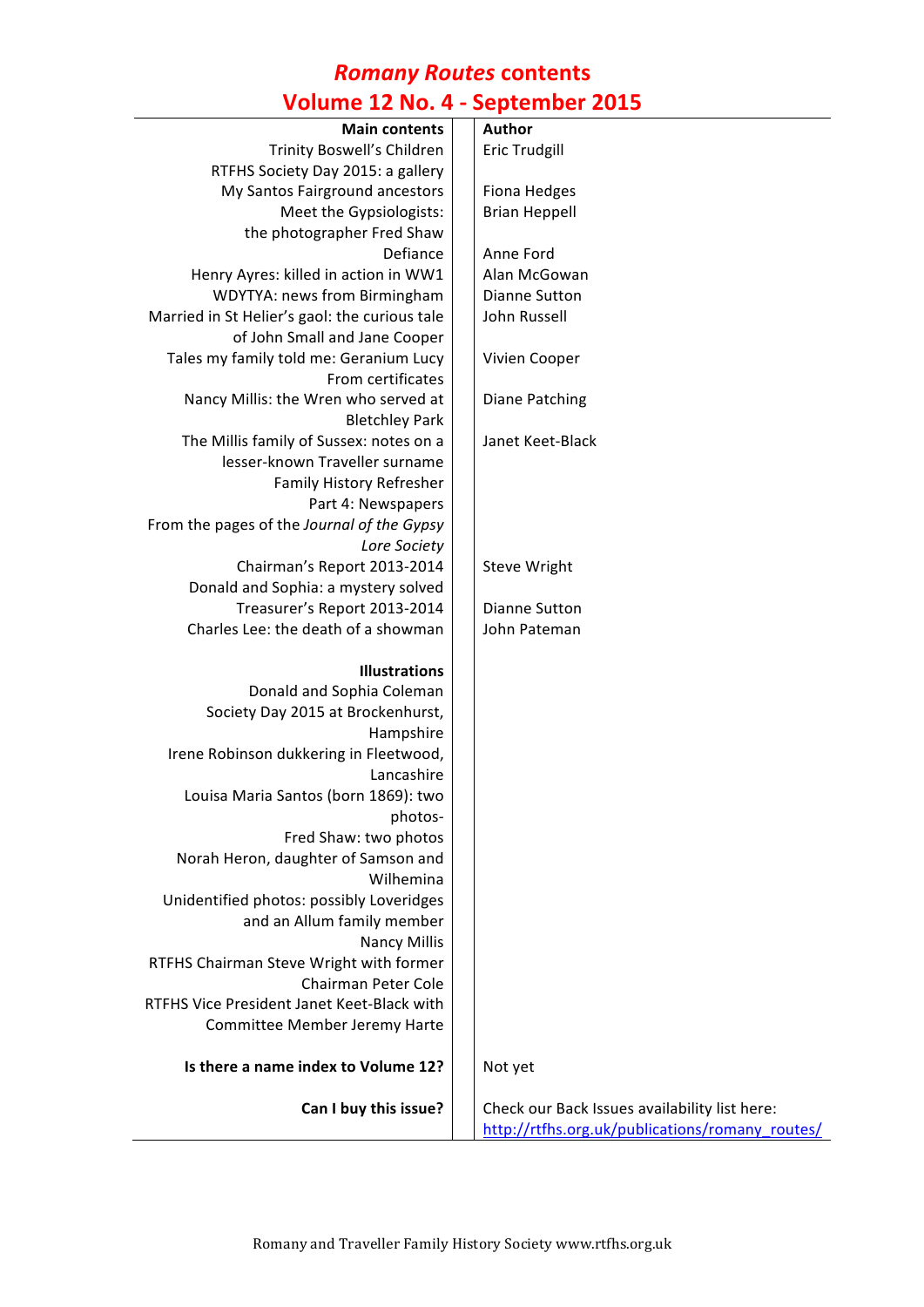## *Romany Routes* **contents Volume 12 No. 5 - December 2015**

| UIUIIIL 14 IVU J                           | PCCCHINGL EVIS                                  |
|--------------------------------------------|-------------------------------------------------|
| <b>Main contents</b>                       | <b>Author</b>                                   |
| 1939 Register goes online                  |                                                 |
| Always check the original record           | Jack Winsper                                    |
| Anthony Smith: Part 1                      | <b>Tony Dixon</b>                               |
| Josiah Boswell's children                  | Eric Trudgill                                   |
| Meet the Gypsiologists: T. W. Thompson     | <b>Brian Heppell</b>                            |
| Virtue                                     | Anne Ford                                       |
| Tales my family told me: porridge for      | Vivien Cooper                                   |
| Christmas                                  |                                                 |
| Fambridge and other 'marker' names         |                                                 |
| Cook ancestors and vardos                  | Pam Kingsnorth                                  |
| The Shaws: Nottinghamshire basket and      | John S. Sermon                                  |
| sieve-makers                               |                                                 |
| Family History Refresher Part 5: Poor Law  |                                                 |
| Records                                    |                                                 |
| From the pages of the Journal of the Gypsy |                                                 |
| Lore Society                               |                                                 |
| Incessant rain doesn't dampen Black Patch  | <b>Beverley Walker</b>                          |
| commemoration                              |                                                 |
| Tinker's Field: a Wiltshire Gypsy place    | <b>Christine Saunders</b>                       |
| name                                       |                                                 |
| Introducing the LostCounsins website       | Dianne Sutton                                   |
|                                            |                                                 |
| <b>Illustrations</b>                       |                                                 |
| Virtue Davis, nee Stanley c1821-1906       |                                                 |
| Harry Lee, fiddle-player                   |                                                 |
|                                            |                                                 |
| John Graham 1888-1918                      |                                                 |
|                                            |                                                 |
| Henry Wharton at the Newcastle Hoppings    |                                                 |
| Juvenile dobby with unknown owner          |                                                 |
| Michael Chaplin, son of Charlie Chaplin    |                                                 |
|                                            |                                                 |
| The new Black Patch memorial, Smethwick    |                                                 |
| RTFHS members Beverley Walker and Josie    |                                                 |
| Tombs with Michael Chaplin                 |                                                 |
| Walter Dane Matthews (born 1910),          |                                                 |
| brother John Harrison Matthews (born       |                                                 |
| 1908) and step-sister Rosanna Jeffs        |                                                 |
| Annie White, wife of Walter Dane           |                                                 |
| <b>Matthews</b>                            |                                                 |
| The Mascot Cinema, Wootton Bassett,        |                                                 |
| owned by George Scarrott                   |                                                 |
|                                            |                                                 |
| Is there a name index to Volume 12?        | Not yet                                         |
|                                            |                                                 |
| Can I buy this issue?                      | Check our Back Issues availability list here:   |
|                                            | http://rtfhs.org.uk/publications/romany_routes/ |
|                                            |                                                 |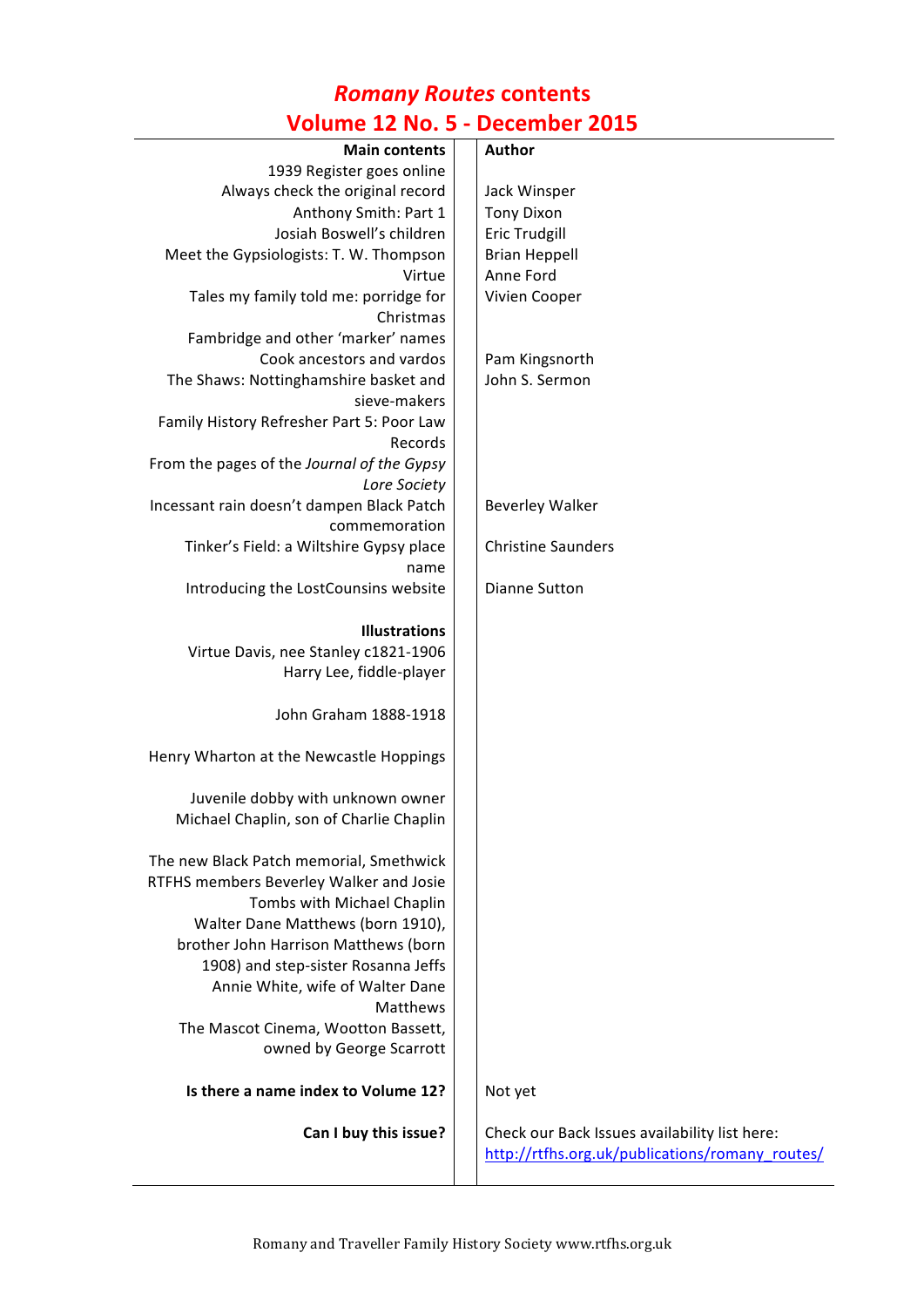# *Romany Routes* **contents**

## **Volume 12 No. 6 – March 2016**

| VIVIIIV 46 IVVI                                         |                                                 |
|---------------------------------------------------------|-------------------------------------------------|
| <b>Main contents</b>                                    | <b>Author</b>                                   |
| Anthony Smith's London-side descendants:                | <b>Tony Dixon</b>                               |
| Part 2                                                  |                                                 |
| Peneley Buckland's Children                             | Eric Trudgill                                   |
| Obituaries: Ruth MacDonald & Donald                     |                                                 |
| Kenrick                                                 |                                                 |
| Meet the Gypsiologists:                                 | <b>Brian Heppell</b>                            |
| <b>Robert Scott Macfie</b>                              |                                                 |
| Tinker of Hargrave: Robert Smith                        | Anne Ford                                       |
| The Jones brothers in the Boer War and                  | Wayne Jones                                     |
| World War 1                                             |                                                 |
| English Gypsies identified in Andrew                    |                                                 |
| McCormick's 1906 book                                   |                                                 |
| Some 18 <sup>th</sup> century Wells: Travellers in Kent | Iain Wells                                      |
| Tales my family told me: Waxie - a faithful             | Vivien Cooper                                   |
| friend                                                  |                                                 |
| Family History Refresher Part 6: Pedlars'               |                                                 |
| and Hawkers' Licences                                   |                                                 |
| Joseph Wildman: West Country Showman                    | Stephen Smith                                   |
| Gipsy Lane: another Wiltshire Gypsy                     | <b>Christine Saunders</b>                       |
| place name                                              |                                                 |
| Who are they? Newspaper photos of                       |                                                 |
| Gypsies at Epsom Races, 1930s                           |                                                 |
|                                                         |                                                 |
| <b>Illustrations</b>                                    |                                                 |
| 'The Gipsyrie in Battersea'                             |                                                 |
| Ruth MacDonald and David Smith                          |                                                 |
| Robert Scott Macfie - two photos                        |                                                 |
| Monument to the victims of the 1853                     |                                                 |
| Hartlake tragedy, Hadlow, Kent                          |                                                 |
| Land Army WW1: Nell and Blanche Smith,                  |                                                 |
| daughters of William Smith and Millie Doe               |                                                 |
| Jemima Noyes, Wallace Boswell, and                      |                                                 |
| children Leslie, Muriel, Mona and Gladys                |                                                 |
| Lemmy Parker nee Draper with her                        |                                                 |
| hawking basket                                          |                                                 |
| Gallopers belonging to the Brewer family,               |                                                 |
| Redruth Fancy Fair, 1912                                |                                                 |
|                                                         |                                                 |
| Is there a name index to Volume 12?                     | Not yet                                         |
|                                                         |                                                 |
| Can I buy this issue?                                   | Check our Back Issues availability list here:   |
|                                                         | http://rtfhs.org.uk/publications/romany_routes/ |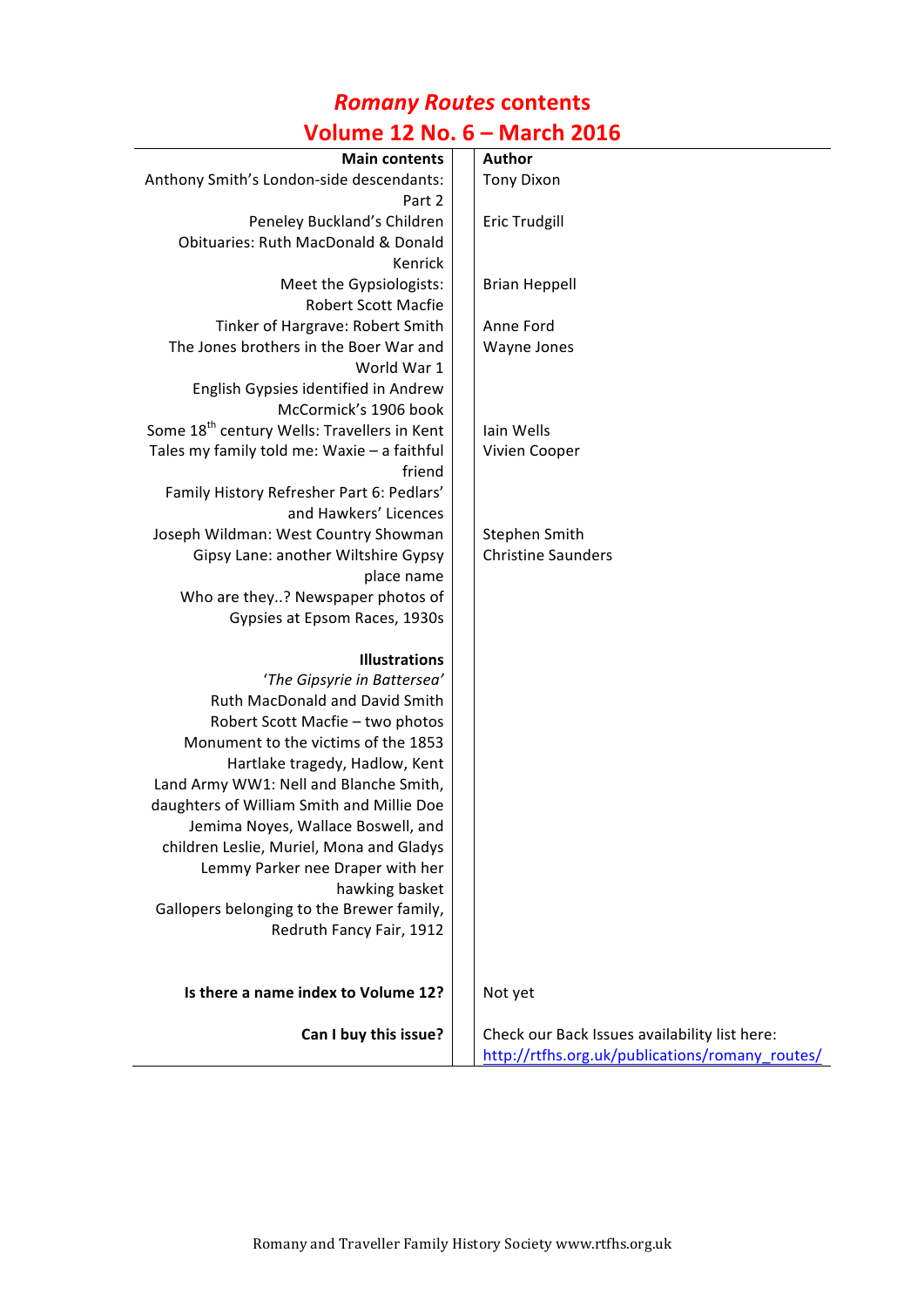#### *Romany Routes* **contents Volume 12 No. 7 – June 2016**

| <b>Main contents</b>                          | Author                                          |
|-----------------------------------------------|-------------------------------------------------|
| Bishops' Transcripts: a practical application | Ian Orchard                                     |
| Anthony Smith's London-side                   | <b>Tony Dixon</b>                               |
| descendants: Part 3                           |                                                 |
| Timothy Turnit Buckland's Children            | Eric Trudgill                                   |
| Tributes to David Smith, 1936-2016            |                                                 |
| Meet the Gypsiologists: Eric Otto Winstedt    | <b>Brian Heppell</b>                            |
| Ernie White in World War 1: from war          | <b>Hilary Spon</b>                              |
| horses to donkeys                             |                                                 |
| Repentence                                    | Anne Ford                                       |
| George Morland - Gypsy artist: 1763-1804      | Robert Dawson                                   |
| Lesser-Known Surnames: Pettigrove             | John Pateman                                    |
| His Lordship, the Welsh Romany                |                                                 |
| Tales my family told me: A knack for          | Vivien Cooper                                   |
| getting into trouble                          |                                                 |
| The A to Z of Gipsy Genealogies: Terence      | <b>Eric Trudgill</b>                            |
| Lee's Legacy                                  |                                                 |
| Oh, touching sight! The tale of baby          | Jeremy Harte                                    |
| Charlotte and the "costly shawl"              |                                                 |
| Introducing the Fairground Association of     | Graham Downie                                   |
| <b>Great Britain</b>                          |                                                 |
| From certificates                             |                                                 |
| Who are they? Photos for identification       |                                                 |
|                                               |                                                 |
| <b>Illustrations</b>                          |                                                 |
| Remembrance Boswell, wife of                  |                                                 |
| Matthew Lock                                  |                                                 |
| David Smith with Peter Ingram                 |                                                 |
| Eric Otto Winstedt with Robert Scott          |                                                 |
| Macfie and Romanian Gypsy coppersmiths        |                                                 |
| Ernest White and family, 1947                 |                                                 |
| "Travellers Reposing" and "Credulous          |                                                 |
| Innocence, paintings by George Morland        |                                                 |
| Vardo with "Pettigrove" on door               |                                                 |
| Bow-top vardo restored by RTFHS               |                                                 |
| member Tony Dixon                             |                                                 |
| RTFHS Chairman Steve Wright with former       |                                                 |
| Gallopers, Carters Steam Fair, 2014           |                                                 |
| Fiddle-playing Gypsies at Epsom, 1937         |                                                 |
| Noah Thomas Lee, born 1880, Sussex            |                                                 |
| Is there a name index to Volume 12?           | Not yet                                         |
| Can I buy this issue?                         | Check our Back Issues availability list here:   |
|                                               | http://rtfhs.org.uk/publications/romany_routes/ |